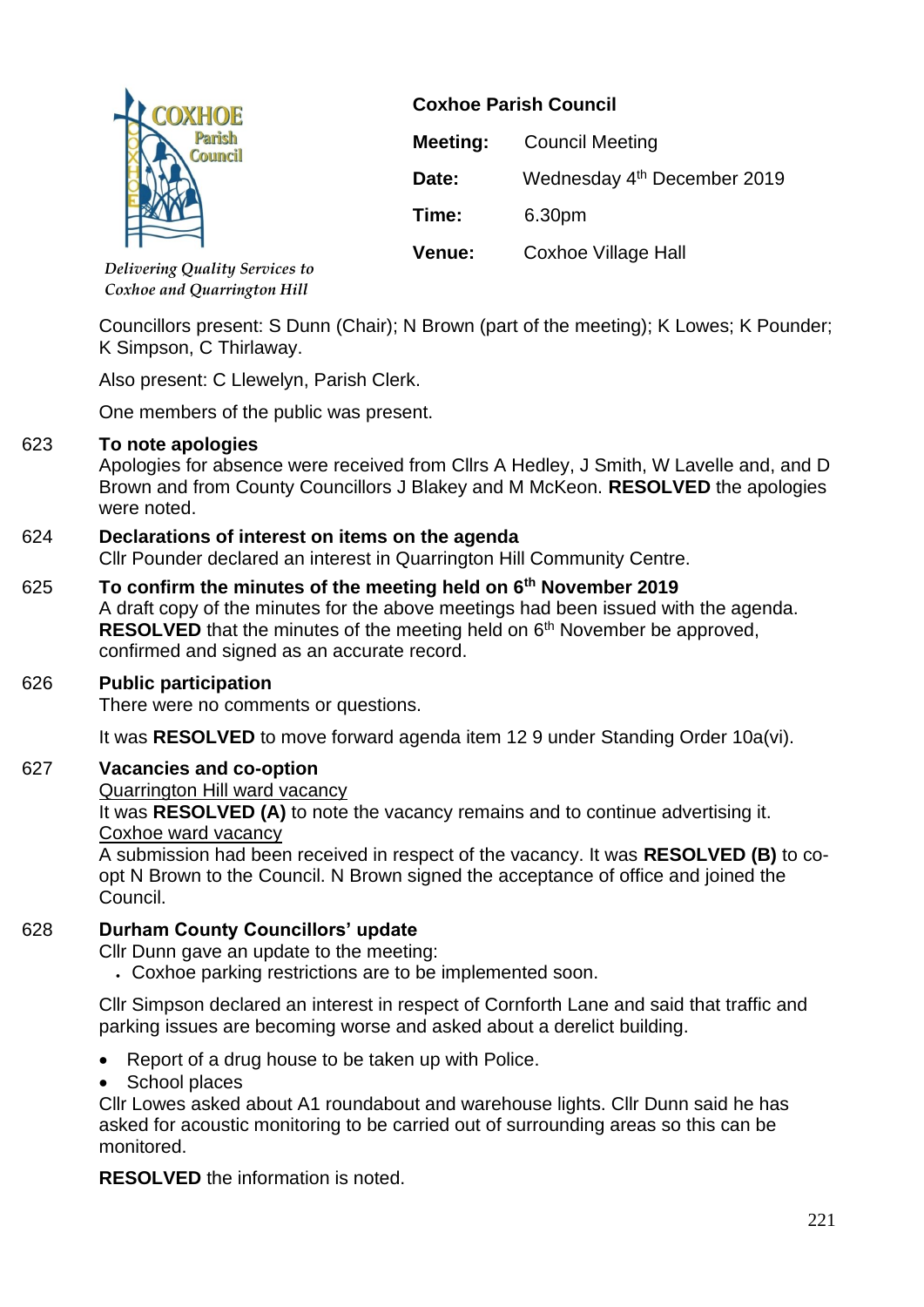# 629 **Councillors' reports of their attendance at meetings/events on behalf of the Parish Council**

None.

## 630 **Land/Buildings/Open spaces**

The Clerk had circulated reports with the agenda.

a) Old School Site Cricket Ground

The Clerk advised that she is to send the outcome of the community consultation to Believe and the developer. Advice is still being sought to protect the Parish Council's interests. It was **RESOLVED (A)** the information is noted.

b) Quarrington Hill Environmental Improvement Scheme

Cllr Pounder said that work is ongoing and he is to meet the Clerk to establish the current situation. It was **RESOLVED (B)** the information is noted.

c) Land adjacent Quarrington Hill Community Centre

The Clerk's report included costs suggested by the County Council. **RESOLVED (C)** Cllr Dunn is to talk to County Council Officers about potential options.

# d) Quarrington Hill Churchyard

The Clerk had received updates from the Parochial Church Council and had advised them that the Parish Council would contribute the £1,000 they needed to contribute to the full costs of a survey. **RESOLVED (D)** the information is noted.

# e) Cricket Ground

Discussion took place about what remains to be done with the pavilion. The report updated the Council on bids for grant funding. It was **RESOLVED (E)** to note the progress. f) Scouts' request Cricket Ground

Coxhoe Scouts suggested they could apply for some funding to plant trees around the cricket field. The Clerk had spoken to a Contractor about the best location for trees. It was **RESOLVED (F)** the Clerk to thank the Scouts and advise the Council agrees to them applying for the funding for that purpose.

g) Request for easement Lowfield Bungalow

The Clerk declared an interest in this item. Cllr Dunn advised there is no update.

# h) Basic Cottages

The Clerk had declared an interest and withdrew from the meeting. Cllr Simpson took over taking the minutes. Groundwork had suggested putting an application in to Pocket Parks for funding for this area. It was **RESOLVED (G)** to delegate to the Chair and Vice Chair to submit an application in liaison with Groundwork.

The Clerk returned to the meeting.

# 631 **Parking and traffic**

# Quarrington Hill

Cllr Pounder had submitted a report. It was **RESOLVED** that the Clerk will submit freedom of information requests to the Police to ask about numbers of vehicle drivers cautioned or prosecuted throughout the county for ignoring weight restrictions and the number of cautions and prosecutions for not observing the speed limit in Quarrington Hill.

# 632 **FINANCIAL MATTERS**

Finance Report, Bank Reconciliation and Payment Schedule

The Clerk had circulated the Finance Report with the agenda.

**RESOLVED (A)** the bank balances and reconciliations to 27<sup>th</sup> November are noted.

Cllr Lowes declared an interest and did not take part in the following resolution on employee hours and costs.

**RESOLVED (B)** the employee hours and employer costs are noted.

The payments below were submitted for approval.

Cllr Dunn declared an interest and did not take part in the decision to approve payments.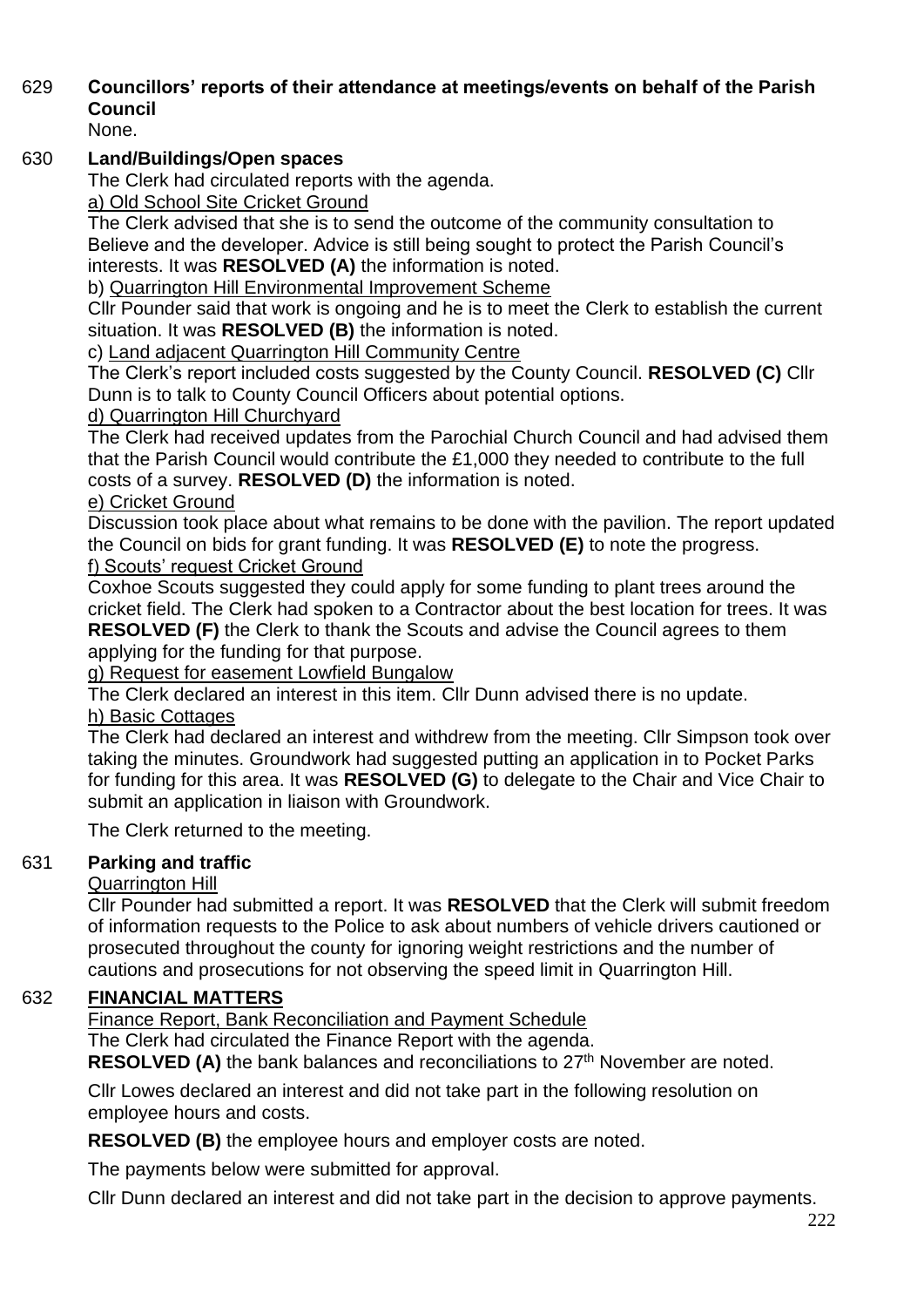a) December Payments Due:

| N <sub>0</sub>          | Payee          | <b>Description</b>                          | <b>Amount</b> |
|-------------------------|----------------|---------------------------------------------|---------------|
| $\mathbf{1}$            | Staff          | <b>Salaries</b>                             | £4,511.96     |
| $\overline{2}$          | <b>NEST</b>    | Employer & Employees' Pension Contributions | £272.80       |
| $\mathbf{3}$            | <b>HMRC</b>    | <b>Employer Liabilities</b>                 | £1,192.88     |
| $\overline{\mathbf{4}}$ | Durham County  | Salt bin Service Level Agreement            | £290.00       |
|                         | Council        |                                             |               |
| $\overline{5}$          | <b>BT</b>      | Landline & internet                         | £50.64        |
| 6                       | Mastercopy     | Photocopier Usage                           | £183.02       |
| $\overline{7}$          | SE Landscaping | <b>Grounds Maintenance Contract</b>         | £884.90       |
| 8                       | Employee 7     | Cups for Playgroup                          | £44.85        |
| $\boldsymbol{9}$        | Viking         | Stationery                                  | £119.04       |
| <b>10</b>               | Cllr Dunn      | Microphones                                 | £19.99        |
| <b>11</b>               | Reaction       | <b>Musical Firework Display</b>             | £5,400.00     |

Please note prices are gross, where VAT applies.

# It was **RESOLVED (C)** the payments are approved.

b) Payments already made and brought to Council for noting:

| N <sub>0</sub> | Payee               | <b>Description</b>                                               | <b>Amount</b> |
|----------------|---------------------|------------------------------------------------------------------|---------------|
|                | <b>LSL</b>          | PA Hire for Fireworks                                            | £600.00       |
|                | <b>PES Security</b> | <b>Stewards at Fireworks Display</b>                             | £602.88       |
|                | <b>NERAMS</b>       | First Aid responder – Christmas Lighting Event                   | £216.00       |
|                | Co-operative        | Milk for Playgroup and Stamps                                    | £64.74        |
|                | Michell's           | <b>Flowers for Admin Asst</b>                                    | £20.00        |
|                | Vodafone            | Mobile Phones x 3                                                | £73.26        |
|                | $\mathbf{L}$        | $\mathbf{1}$ $\mathbf{1}$ $\mathbf{1}$ $\mathbf{1}$ $\mathbf{1}$ |               |

Please note prices are gross, where VAT applies

It was **RESOLVED (D)** the payments made are noted.

The Clerk advised that she has applied for and received a Parish Paths grant of £574. It was **RESOLVED (E)** the above information is noted.

#### Budget

The budget document had been sent with the agenda. The following were **RESOLVED**: **(F)** to note the budget.

**(G)** to note budget overspends on postage, IT, telephone & website and Administration. **(H)** to note that the 2020/21 budget will be further considered by the Events, Environment and Finance Committee in December and will be decided by the full Council in January. **(I)** that the Council has provided information about its expenditure and will not undertake consultation about the precept.

**(J)** Clerk to discuss wildflower planting with the County Council and/or the Grounds Maintenance Contractor and agree planting on Coxhoe village greens when appropriate.

VAT

The Clerk advised that the Council does not need to register for VAT at the moment and so will continue to make VAT claims as it has been. It was **RESOLVED (K)** to note the information and to delegate to the Clerk to take any necessary action on VAT.

# 633 **Committees' change of date, membership and receipt of minutes**

#### Committee meeting date

It was **RESOLVED (A)** to note the change of date for the Youth Strategy Group from 12<sup>th</sup> December 2019 to 23rd January 2020, at 6.00pm at Coxhoe Village Hall.

#### Committee membership

## The following were **RESOLVED**:

**(B)** Cllr Lowes to leave the Youth Strategy Group.

**(C)** Cllr N Brown to join Youth Strategy Group and Appeals Committee.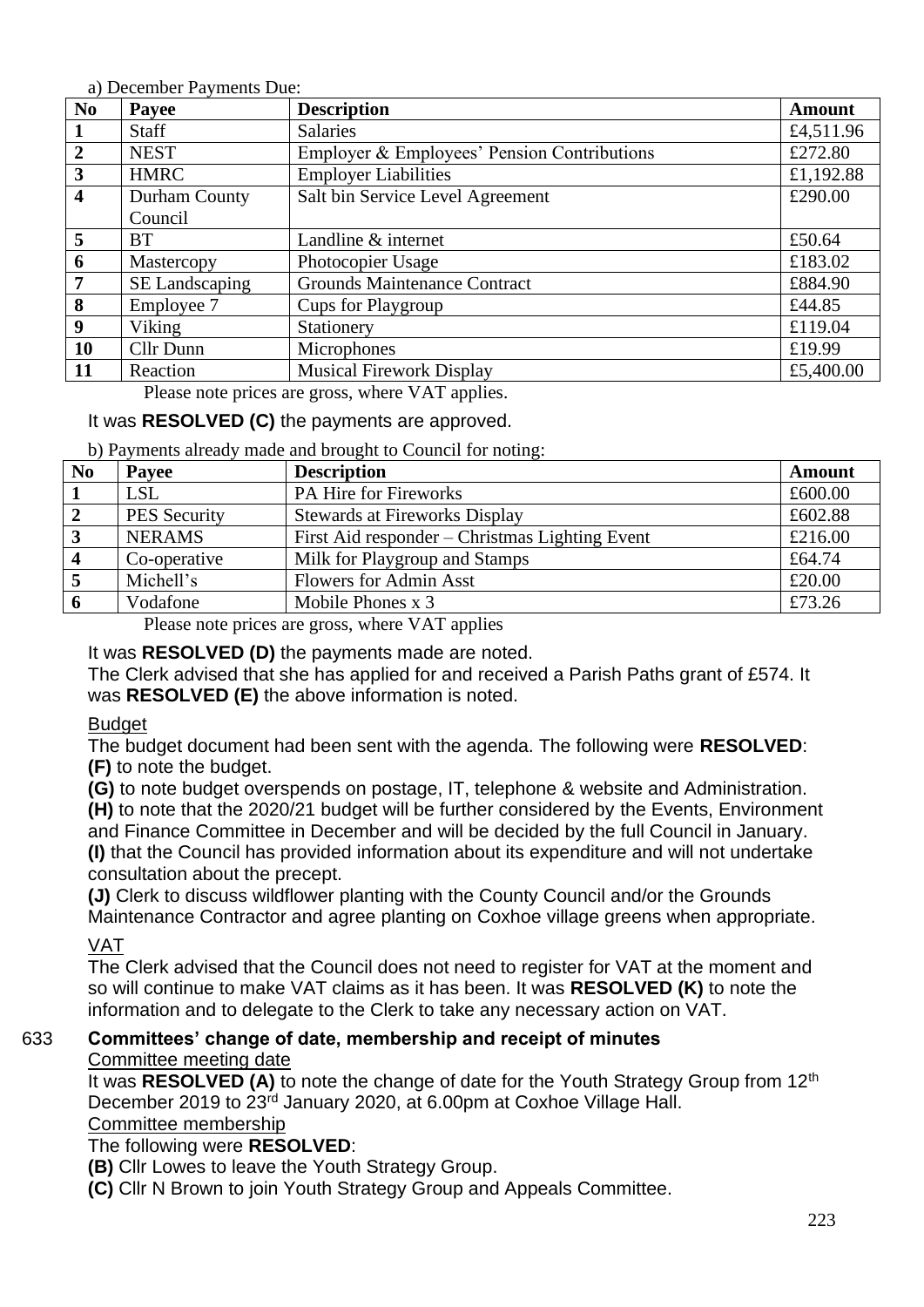Draft Events, Environment and Finance Committee minutes 11<sup>th</sup> November 2019 It was **RESOLVED (D)** the committee minutes above are noted.

## 634 **Parish Plan 3**

The Clerk had circulated information from Durham Community Action with the agenda. The following were **RESOLVED:** 

**(A)** the information was noted.

**(B)** the Clerk will arrange the meeting dates and advertise them.

#### 635 **Seating requests**

A report was sent with the agenda. There are currently three seating requests in the villages. It was **RESOLVED** the information is noted.

#### 636 **Clerk's Report**

#### VIa) Christmas tree Light up & Carols

A brief review took place about the event on 1<sup>st</sup> December. Thanks were given to everyone who helped out. It was felt the event had gone well and had been well attended. The Clerk said that £61.30 had been raised through cake sales.

**RESOLVED (A)** businesses to be invited to the next Events, Environment and Finance Committee to discuss events throughout the year.

VIc) National Lottery funding

**RESOLVED (B)** the Clerk to apply for National Lottery 25 funding towards the VE Day event. XVId) Website Accessibility

The Web Admin Volunteer had sent a report. The following were **RESOLVED:** 

**(C)** to note the information.

**(D)** the Clerk to thank the Web Admin Volunteer for his work.

Discussion took place about the village green next to Bower Court. Councillors are to look at the area and consider what they would like to see done and the Clerk is to place the item on the agenda for the next Events, Environment and Finance Committee meeting.

**RESOLVED (E)** the Clerk's Report is noted.

## 637 **Youth Provision**

#### Youth Worker Report

The Senior Youth Worker's report was sent with the agenda. Councillors asked questions about discipline, publicity and numbers. The following were **RESOLVED:**

**(A)** the report is received and noted.

**(B)** Officers to ensure information about publicity is provided to the next meeting.

**(C)** the provision to be discussed at the Youth Strategy Group in January.

Playgroup

The Clerk had sent a report and gave an update. The following were **RESOLVED**:

**(D)** the information is noted.

**(E)** the provision will be discussed at the Youth Strategy Group in January.

# 638 **Planning & correspondence report**

# **Planning Requests**

None received this period.

## **Approved Decisions**

| <b>Application</b> | Applicant                   | Location                | Proposal                    |
|--------------------|-----------------------------|-------------------------|-----------------------------|
| <b>Number</b>      |                             |                         |                             |
| DM/19/02616/       | <b>Barratt David Wilson</b> | Bogma Hall Farm Coxhoe  | Bogma Hall Farm Coxhoe      |
| AD                 | Homes North East            | Durham DH6 4EN          | Durham DH6 4EN              |
| DM/19/02265/       | Mrs Samantha                | 1 Andemali Front Street | Change of use of open space |
| <b>FPA</b>         | Hutchinson                  | South Quarrington Hill  | to private garden area      |
|                    |                             | Durham DH6 4QN          |                             |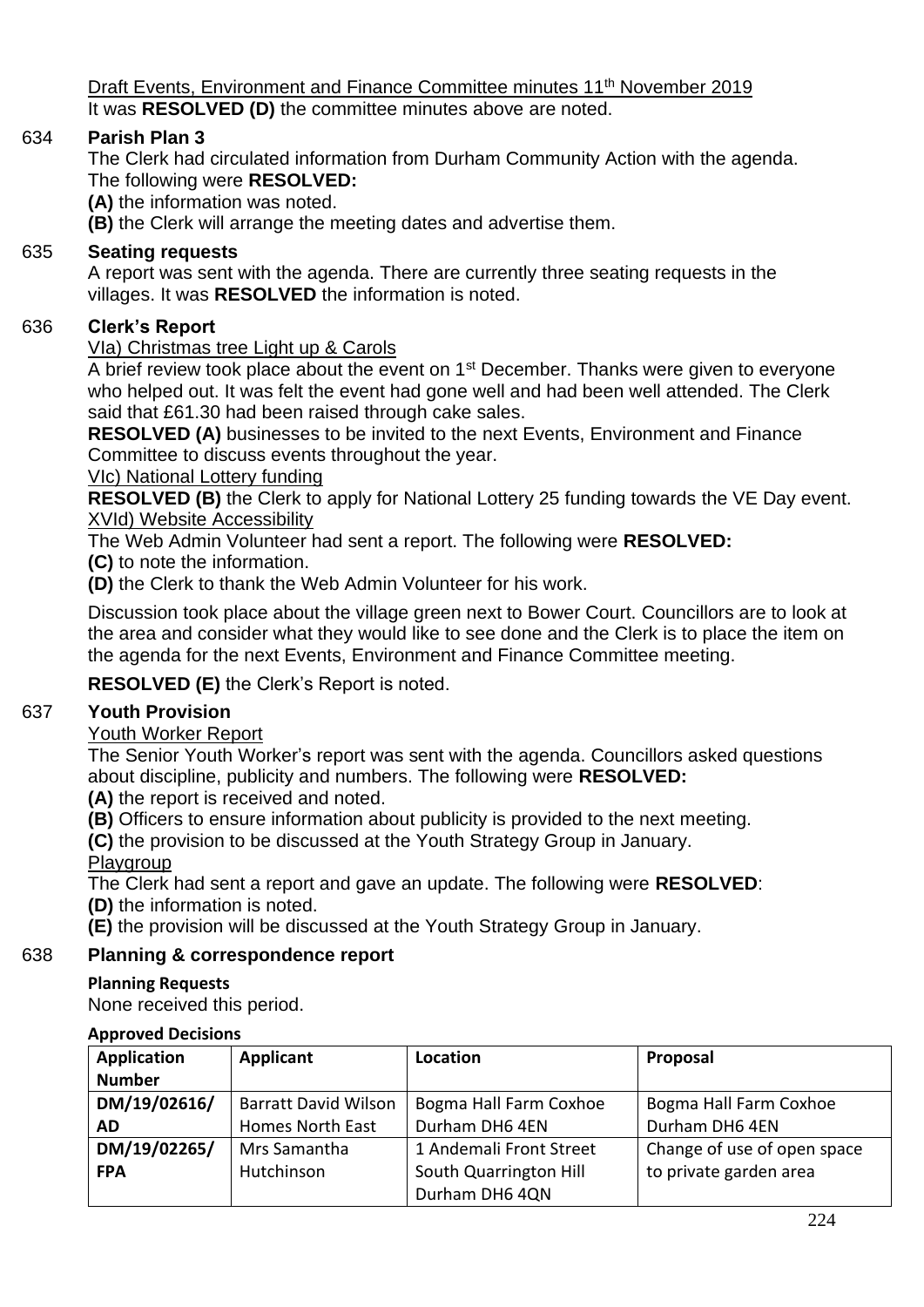|              |                 |                          | including erection of 2m high<br>fence/gate |
|--------------|-----------------|--------------------------|---------------------------------------------|
| DM/19/02499/ | Mr David Watson | 33 Hadleigh Court Coxhoe | First floor side extension                  |
| <b>FPA</b>   |                 | Durham DH6 4SJ           |                                             |

**DM/19/01781/OUT Garage And Yard To The Rear Of 1 To 2 Linden Terrace, Coxhoe, DH6 4DT** The Clerk had attended the Planning Committee on 12<sup>th</sup> November to speak on behalf of the Parish Council on this application and said that no further communication has been received from the County Council but the outline planning application was approved.

**RESOLVED (A)** the approved decisions are noted.

#### **Withdrawn Applications**

None.

#### **Refused Applications**

None.

#### **Correspondence Received**

|           | <b>Received From</b>        | Summary                                                 |
|-----------|-----------------------------|---------------------------------------------------------|
| 11        | <b>NHS NORTH DURHAM CCG</b> | Two public consultations paused due to General Election |
| 12        | <b>CDALC</b>                | Unauthorised encampment further consultation            |
| 3         | <b>CDALC</b>                | Royal Garden Parties 2020                               |
| 4         | <b>INALC</b>                | NALC and LGA launch new guide to tackle loneliness      |
| 15        | Office of Roberta           | Invitation to Drinks Reception                          |
|           | Blackman-Woods              |                                                         |
| 6         | Durham Constabulary         | 2020 PACT dates                                         |
| 17        | <b>CDALC</b>                | Celebrate National Lottery25                            |
| 8         | <b>CDALC</b>                | <b>Armed Forces Covenant and Outreach Service</b>       |
| 19        | <b>CDALC</b>                | <b>RCEF</b> summary                                     |
| <b>10</b> | <b>CDALC</b>                | NALC Smaller Councils Committee - voting open           |

Members **RESOLVED (B)** the Clerk to nominate Cllr Simpson for tickets to the Royal Garden Party when nominations open.

Members **RESOLVED (C)** the correspondence is received and noted.

#### **Bulletins received**

|    | <b>Received From</b> | <b>Summary</b>             |
|----|----------------------|----------------------------|
|    | <b>NALC</b>          | Chief Executive's Bulletin |
| 12 | <b>NALC</b>          | Chief Executive's Bulletin |
| 13 | <b>NALC</b>          | Newsletter                 |
| 4  | <b>INALC</b>         | Chief Executive's Bulletin |
| 15 | <b>INALC</b>         | Chief Executive's Bulletin |

Members **RESOLVED (D)** the bulletins are received and noted.

#### 639 **Parish Council Policies** Draft Delegation Scheme

The Clerk had sent a draft Scheme with the agenda. She suggested four amendments and Cllr Dunn requested bullet points not be used if Website Accessibility is not compromised. **RESOLVED** with those amendments the Delegation Scheme is approved.

#### 640 **Community reports**

Quarrington Hill Community Centre

Cllr Pounder said that the Remembrance commemoration had gone well and was well